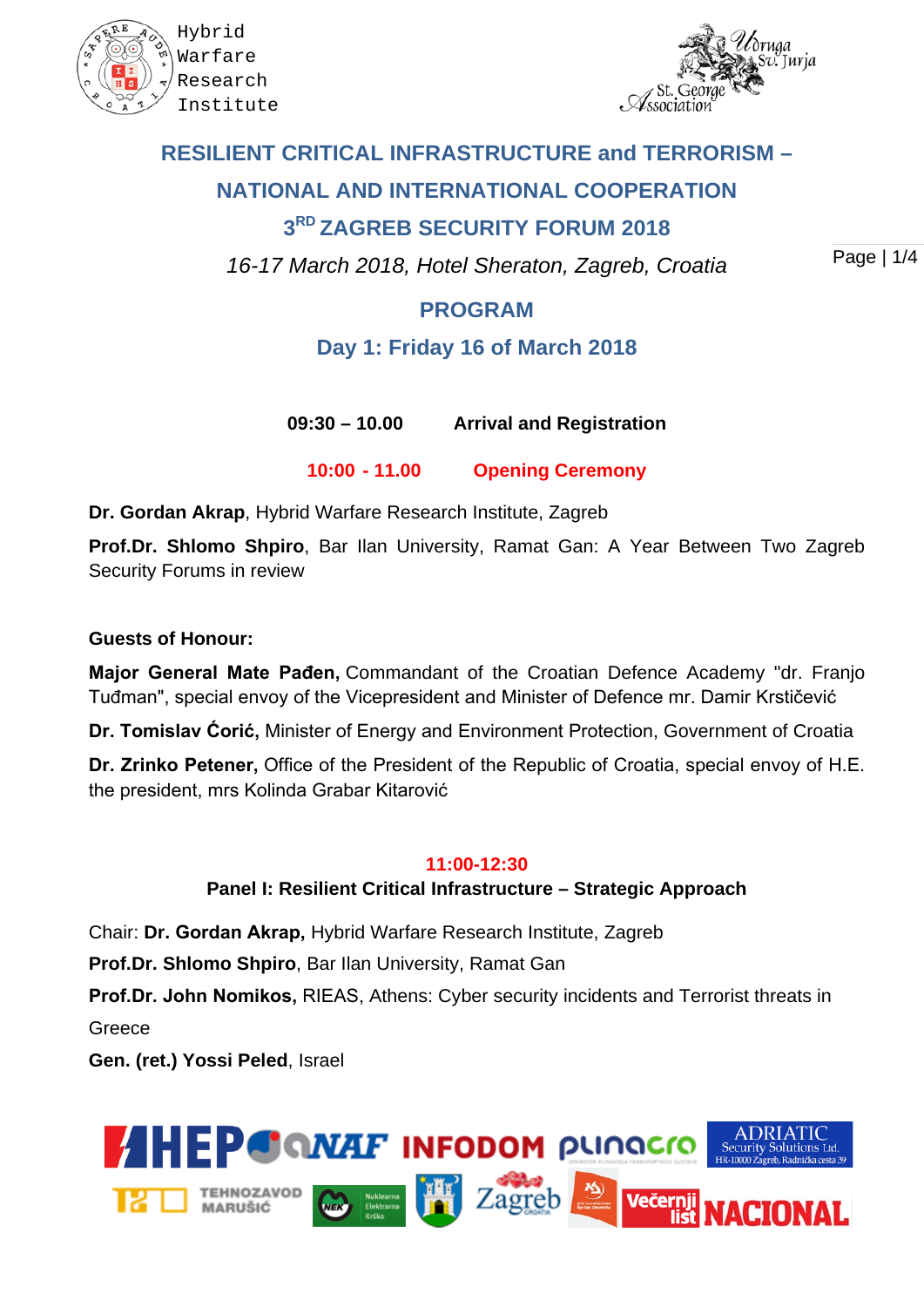



**Prof.Dr. Slavko Vidović, Hrvoje Sagrak,** INFODOM Ltd, Croatia: Critical Infrastructure Protection Management Platform

**12:30-13:00 Coffee Break**

#### **13:00-14:30**

### **Panel II: CIP and New Challenges – Governance and Effectiveness**

Chair: **Prof.Dr. Mladen Vedriš,** University of Zagreb, Croatia

**Prof.Dr. Iztok Podbregar,** University of Maribor

**General (res.) Ephraim Lapid, Dr.,** Bar Ilan University, Ramat Gan: The Municipality as an Essential Factor in Promoting Resilience During Emergency and Terror: The Israeli **Experience** 

**Dr. Giliam de Valk,** University of Leiden: New Tool to Assess Vulnerability of CI to Terrorist **Attacks** 

**14:30-16:30 Lunch**

# **16.30-18.00**

### **Panel III A: Resilience and International Cooperation**

Chair: **Prof.Dr. Michael Fredholm,** University of Stockholm

**Prof.Dr. Zoran Dragišić, and Dr. Darko Trifunović,** University of Belgrade: Elements of Critical Infrastructure Resilience

**Dr. Laris Gaiser,** ITSTIME, Catholic University of Milan: European CIP: The Need for a Regional Approach

**Dr. Adrian Hänni,** FernUni, Schweiz**:** International Cooperation in Preventing Terrorist Attacks on CI: What We Can Learn From the Past?



Page | 2/4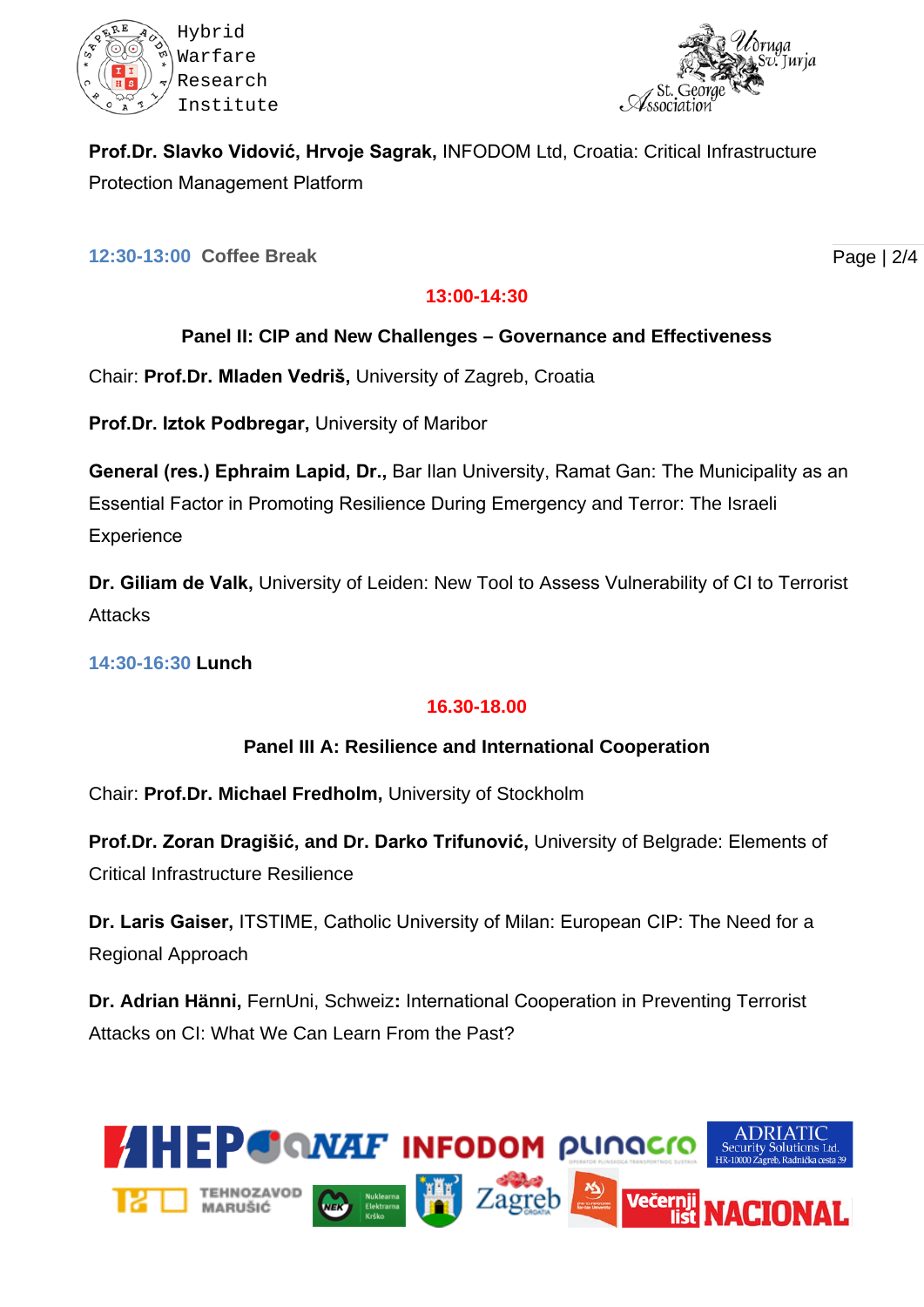



# **Panel III B: Cyber Resilience**

Chair: **Robert Žunac**, Information Systems Security Bureau (ISSB), Croatia

**Dr. David Gioe,** US Army Cyber Institute at West Point US Military Academy,

and **Prof.Dr. Michael S. Goodman,** King's College, London, UK: Russian InfoOps, and Cyber Operations and CIP

**Dr. Roman Domović,** Hybrid Warfare Research Institute, Zagreb**:** Internet of Things as a New Battlefield in the Defense of Resilient CI

**Dr. Darko Trifunović,** University of Belgrade: Security Capabilities of Cyber Resiliance

**20:00 - Reception for Forum participants, Dverce Palace, Katarinin trg 6**

# Day 2: Saturday, 17 of March 2018

### **09:00-10:45**

### **Panel IV A: Resilience and Social Cooperation**

Chair: **Prof.Dr. Marc Cools, University of Gent**

**Dr. Adi Frimark,** Ashkelon Academic College: Functional Continuity in Emergency: The Israeli Experience

**Prof.Dr. Iztok Podbregar, and Dr. Polona Šprajc,** University of Maribor: A Resilience Based Approach to CI and Social Safety Issues

**Dr. Jelle Jansens**, University of Gent: Vulnerability and Resilience: Perspectives from Organised Crime Research

**Ir. Yvan de Mesmaeker**, European Corporate Security Association, Belgium: Setting up the Security and Resilience of CI



Page | 3/4